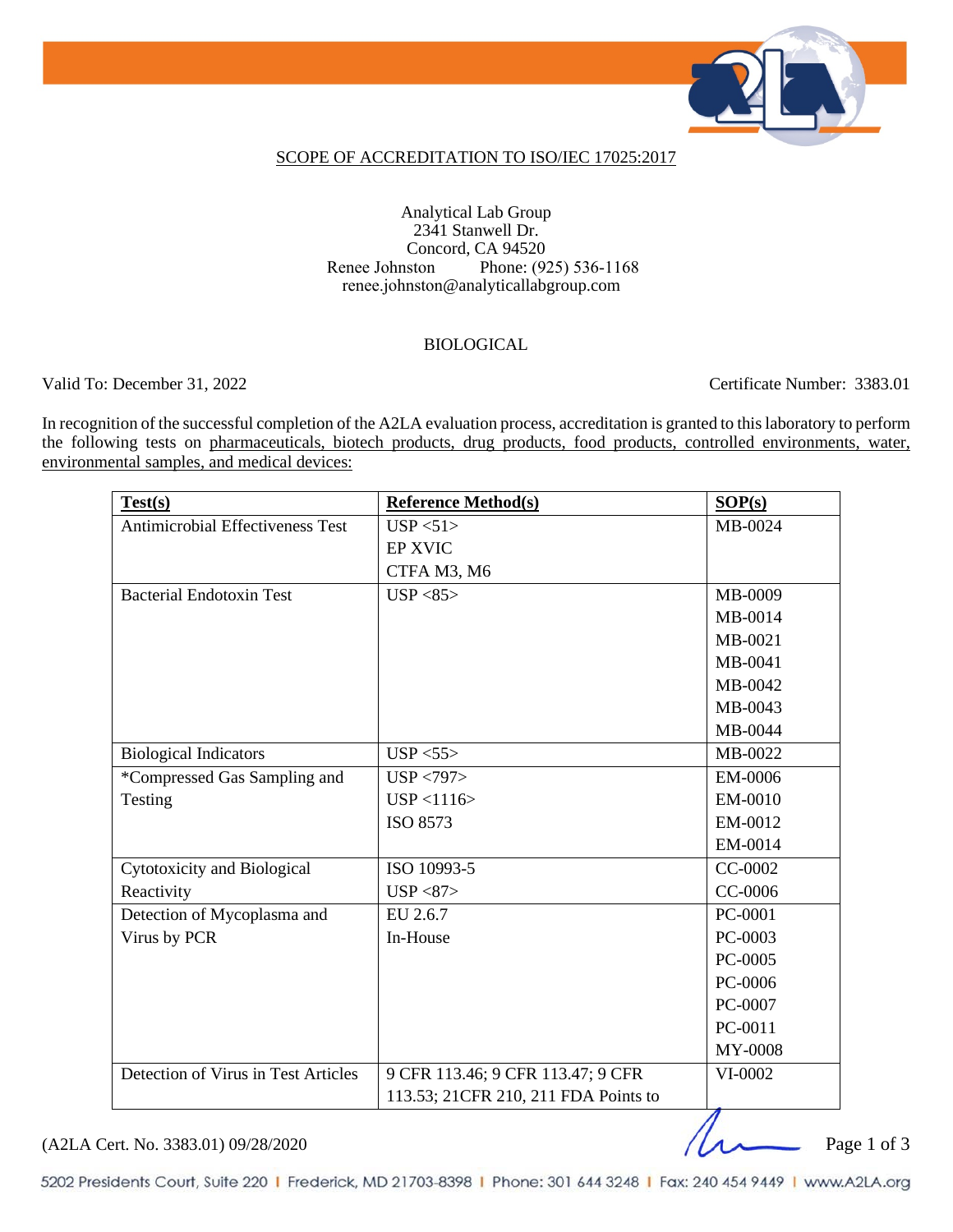| Test(s)                               | <b>Reference Method(s)</b>                 | SOP(s)             |
|---------------------------------------|--------------------------------------------|--------------------|
|                                       | Consider in Characterization of Cell Lines |                    |
|                                       | Used to Produce Biologicals (1993)         |                    |
|                                       | USP < 1050                                 |                    |
|                                       | USP < 1237                                 |                    |
| *Environmental Monitoring Testing     | USP < 797                                  | EM-0002            |
|                                       | USP < 1116                                 | EM-0003            |
|                                       | ISO 14644-1                                | EM-0005            |
|                                       | ISO 14644-2                                | EM-0007            |
|                                       |                                            | EM-0009            |
|                                       |                                            | EM-0011<br>EM-0013 |
|                                       |                                            | EM-0015            |
|                                       |                                            | MB-0020            |
|                                       |                                            | MB-0027            |
| Growth Promotion and Sterility        | USP < 61                                   | MB-0001            |
| Testing of Microbiological Media      | USP < 62                                   |                    |
|                                       | USP < 71                                   |                    |
|                                       | USP < 2021                                 |                    |
| Microbial Identification              | USP < 1113                                 | MB-0004            |
|                                       |                                            | MB-0019            |
|                                       |                                            | MB-0034            |
| Microbiological Examination of        | USP < 61                                   | MB-0006            |
| Non-Sterile Products: Pour Plate,     | USP < 2021                                 | MB-0007            |
| Spread Plate, Membrane Filtration     | ANSI/AAMI ISO 11737-1, -2                  | MB-0025            |
| Methods and Microbial                 |                                            | MB-0032            |
| <b>Enumeration Method Suitability</b> |                                            |                    |
| Microbiological Examination of        | USP < 60                                   | MB-0012            |
| Non-Sterile Products: Test for        | USP < 62                                   | MB-0013            |
| Specified Microorganisms for:         |                                            | MB-0045            |
| Escherichia coli, Salmonella,         |                                            | MB-0046            |
| Pseudomonas aeruginosa,               |                                            |                    |
| Staphylococcus aureus, Clostridia,    |                                            |                    |
| Candida Albicans, and                 |                                            |                    |
| Burkholderia cepacia                  |                                            |                    |
| Mycoplasma Detection by Direct        | USP < 63                                   | MY-0001            |
| and Indirect Methods                  | USP < 1211>                                | MY-0003            |
|                                       |                                            | MY-0004            |
|                                       | EP 7 <sup>th</sup> ED 2.6.7                | MY-0005            |
|                                       | FDA Points to Consider in Characterization | MY-0006            |
|                                       | of Cell Lines Used to Produce Biologicals  | MY-0007            |
|                                       | (1993)                                     |                    |
| *Sampling of Water Systems            | USP < 1116                                 | EM-0004            |
| <b>Sterility Test</b>                 | USP < 71                                   | MB-0016            |
|                                       | ANSI/AAMI ISO 11137-1, -2, -3              | MB-0017<br>MB-0028 |
|                                       |                                            | MB-0029            |
|                                       |                                            |                    |

 $MB-0029$ <br>Page 2 of 3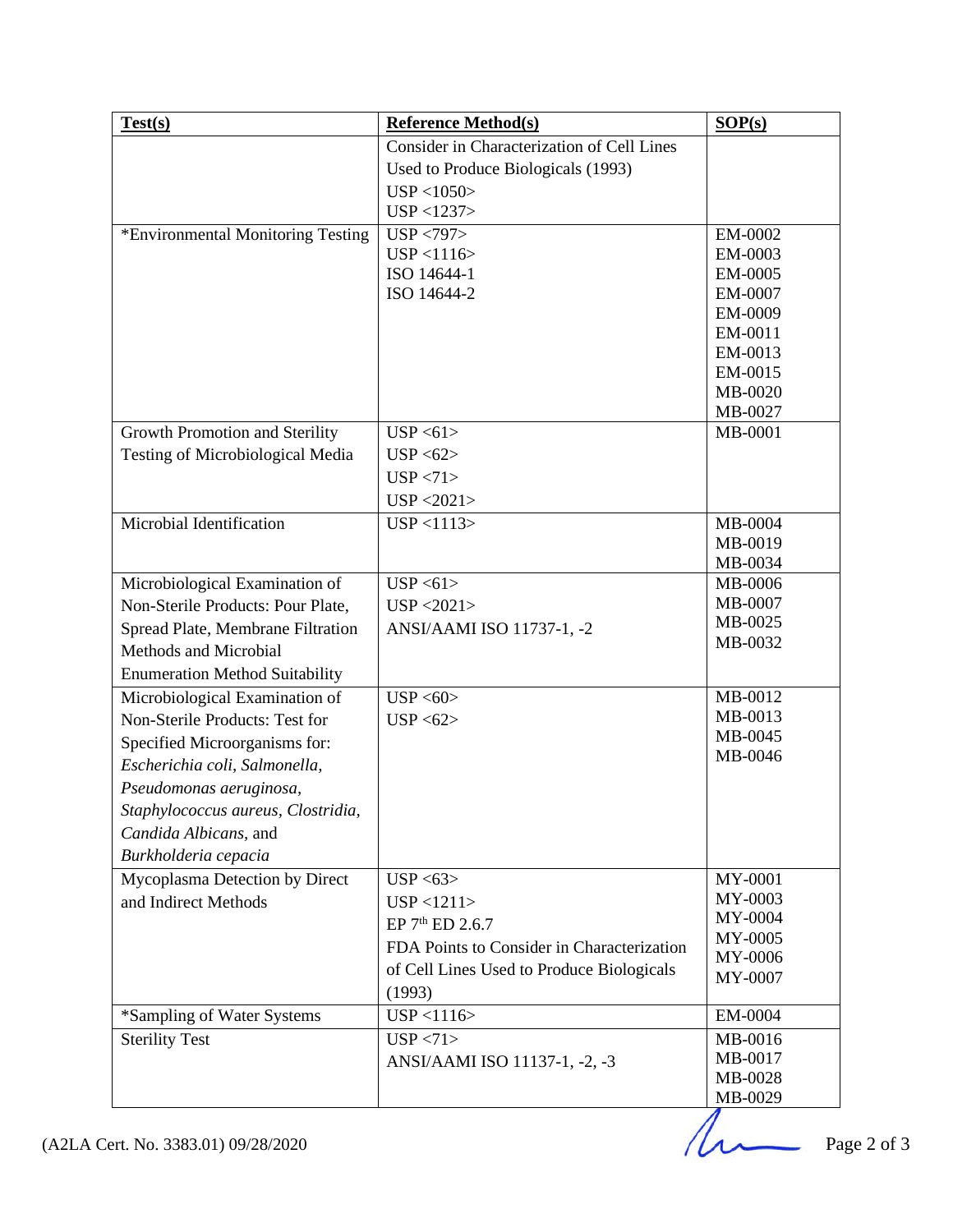| Test(s)                          | <b>Reference Method(s)</b>              | SOP(s)  |
|----------------------------------|-----------------------------------------|---------|
|                                  |                                         | MB-0037 |
|                                  |                                         | MB-0038 |
| <b>Water Microbial Testing</b>   | USP < 1231                              | MB-0003 |
| Total Heterotrophic Plate Count, | Standard Methods for the Examination of | MB-0015 |
| Coliform Test                    | Water and Wastewater 9222               |         |
|                                  | EPA Method 1604                         |         |

### CHEMICAL

| <b>Test</b>                 | <b>Reference Method(s)</b> | <b>SOP</b> |
|-----------------------------|----------------------------|------------|
| <b>Conductivity Test</b>    | USP < 645                  | CH-0002    |
| Nitrogen Purity Assay       | $USP-NF$ Monograph $-$     | CH-0010    |
|                             | Nitrogen EP Monograph 1247 |            |
| <b>Total Organic Carbon</b> | USP < 643                  | CH-0001    |

\* This laboratory meets *A2LA R104 – General Requirements: Accreditation of Field Testing and Field Calibration Laboratories* for these tests.

 $(42LA$  Cert. No. 3383.01) 09/28/2020